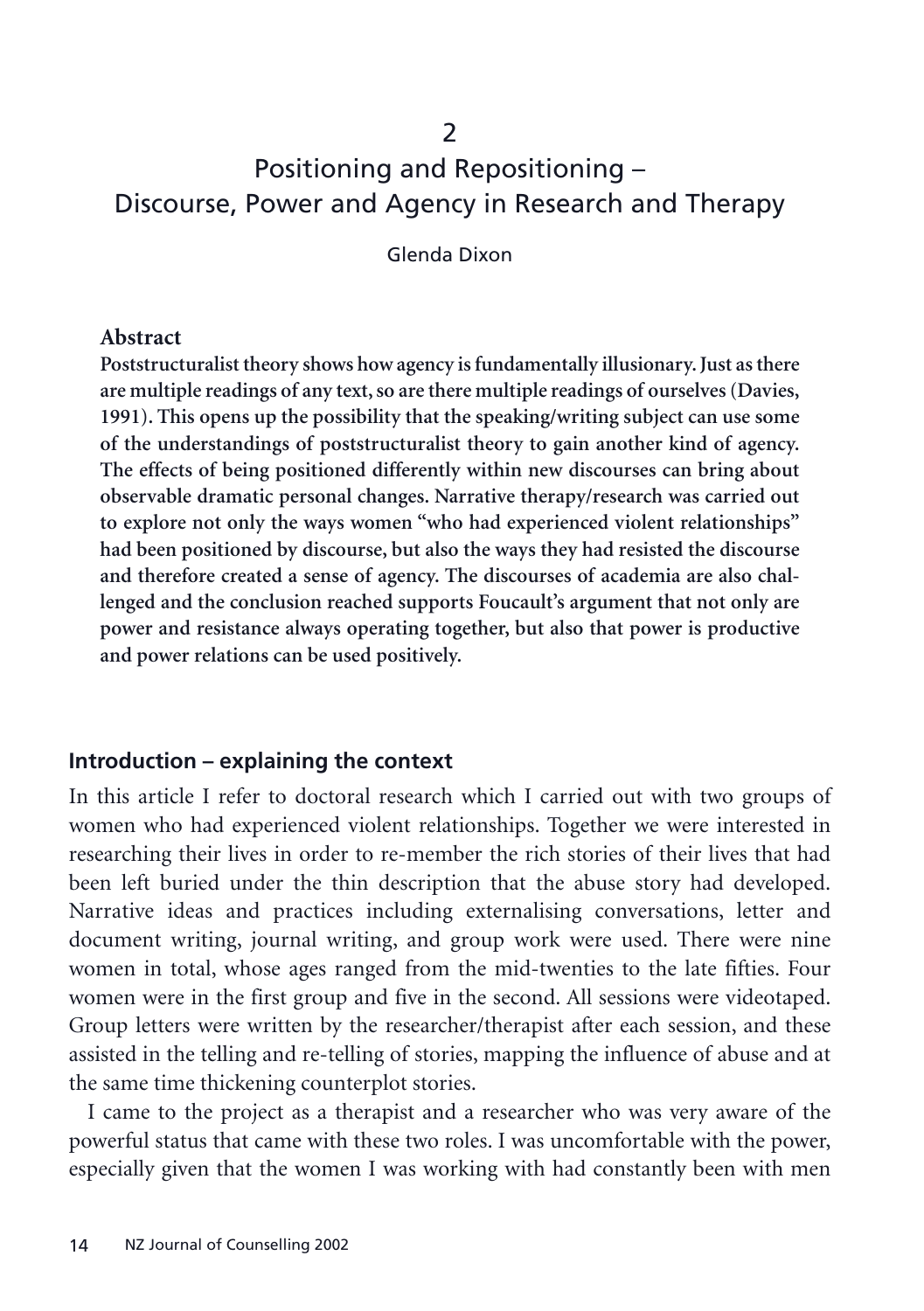who had abused their power. I was also aware that the place where the discourses of academia and therapy meet and intersect is a very powerful one and I was situated right at that intersection. Foucault's work on power became pivotal as I found a way to make sense of and to work with that power.

According to Foucault (1980, p.98):

*Power must be analysed as something which circulates, or rather as something that only functions in the form of a chain. It is never localized here or there, never in anybody's hands, never appropriated as a commodity or a piece of wealth. Power is employed and exercised through a net-like organization. And not only do individuals circulate between its threads; they are always in the position of simultaneously undergoing and exercising this power. In other words individuals are the vehicles of power, not its points of application.*

Foucault says that not only is power everywhere but power is also productive as it allows relations to take place and the products of relations to emerge. What follows is my explanation of how I went about establishing a context in which the participants were privileged as the primary authors of their preferred knowledges and practices. This article is concerned with the productive potential of power relations and how power relations can be used positively.

#### **Power relations in research – positioning myself in the research**

Positioning myself as a decentred narrative therapist/researcher was not easy for me. I had to grapple with discourses which spoke strongly to me of "correct professional behaviour and appropriate boundaries". I had to dismantle discourses that told me to "keep my place" and "watch my boundaries". I often shared my own stories with clients and wept at some of their stories (see also Hoffman, 1992). These practices did not sit well within the professional knowledges of counselling and psychotherapy in which I had been trained. During the group sessions my internal dialogue would often ask me "Are you a leader or a participant?" Sometimes I was both.

I came to the project as a therapist/researcher/woman bound up within a powerful web of conflicting discourses: those of the "professional", the "academic", and the "woman". This was not only difficult for me but also, I suggest, for the participants. I must have appeared to change hats often, for indeed I did. For example, when we met for coffee I chatted about the various topics that we all talked about: our children, our ex-partners, our mothers and so on. When I led the sessions I was both researcher and therapist, sharing my experiences, re-searching for theirs and asking appropriate questions to facilitate the re-searching. When I wrote the letters I was therapist, and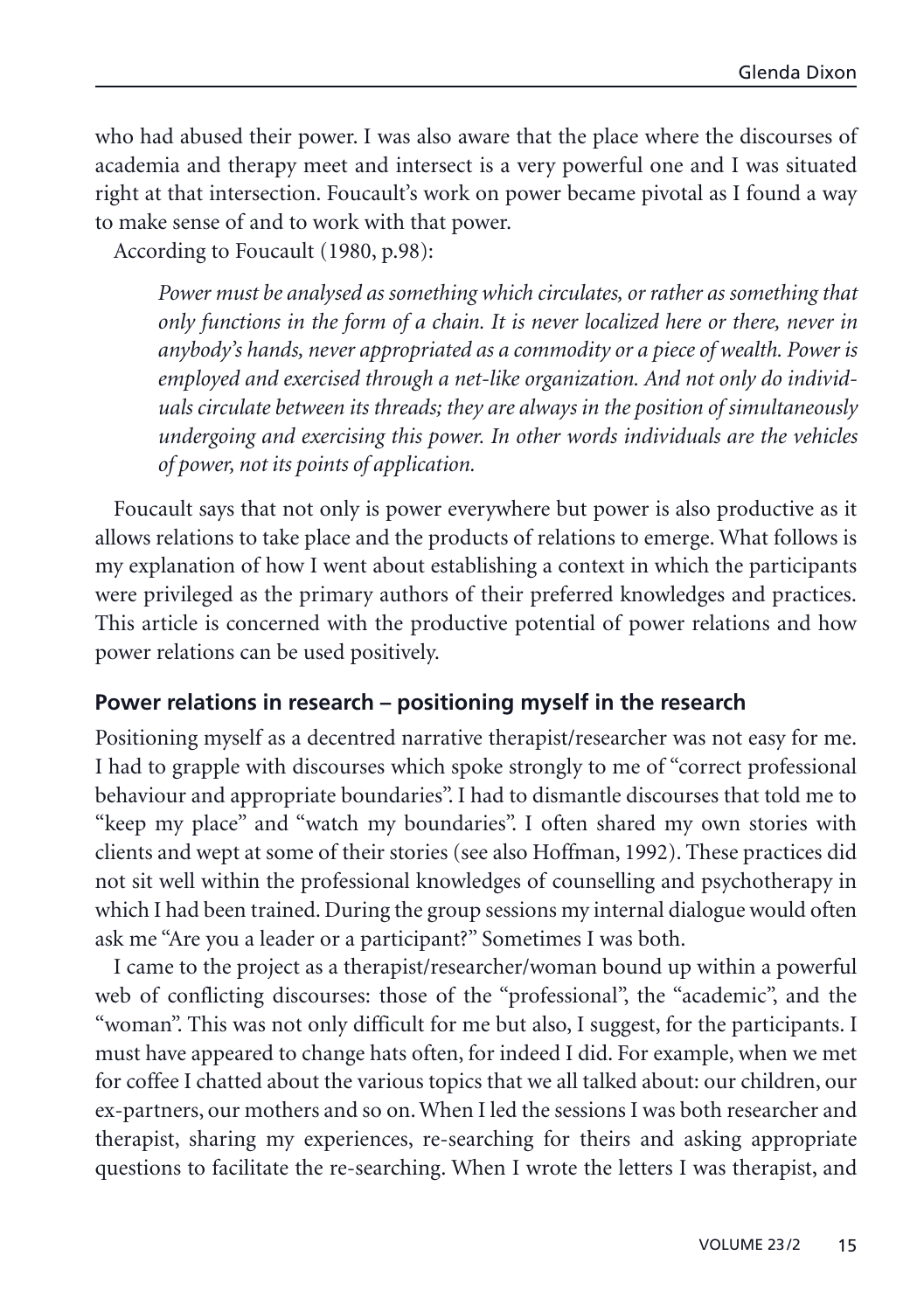when I wrote the research and gave it to the participants to read I was researcher/ academic. Of course my roles were never even as clear-cut as this, but my purpose in spelling this out is to give some indication of the difficulties conflicting roles created for my positioning in this project.

I saw myself as a therapist whose job it was to validate women's knowledges, rather than being in a position of deferring to "expert" knowledges, and professing to know the "truth" about women and relationships. As a researcher and a therapist I strove to be as transparent, accountable and ethical as possible within the process. Transparency is the term used by White (1992, p.144) to describe the process whereby the therapist is able to "deconstruct and thus embody her/his responses (including questions, comments, thoughts, and opinions) by situating these in the context of his/her personal experiences, imagination, and intentional states". I therefore took responsibility for the project while at the same time reflecting on my inner dialogue within the group. I wanted to lead the group without coercing the women into the process. I did not want to privilege my voice as the one meta-dialogue (Steier, 1991, p.6) trying to "transcend, subsume or interpret the voices of the participants".

I was born and raised in New Zealand. As such I was the subject of discourses of gender that spoke to me very clearly about women's and men's roles. My own family of origin adhered very strongly to these roles. We had a strong Protestant work ethic, and we placed a lot of confidence in professional knowledge. The rules and regulations of the society in which we lived as a family spoke to us strongly of "right" behaviour. We grew up learning that if we played by the rules, and worked hard, then we would have successful, happy lives. Within the project, discourses of gender and family life were constitutive of both the participants' lives and my life.

### **Resistance, agency, or personal power?**

Foucault (1980) argued that there are no relations of power without resistance. Wherever power attempts to dominate, resistance occurs. According to Weedon (1987, pp.112–13):

*Where there is a space between the position of subject offered by a discourse and individual interest, a resistance to the subject position is produced. Such resistances are a frequent feature, for example, of women's writing in our patriarchal society. The discursive constitution of subjects, both compliant and resistant, is part of a wider social play for power.*

White (1992) understands therapy as nurturing resistance to the dominant discourse or story. The women from both groups involved in this project had already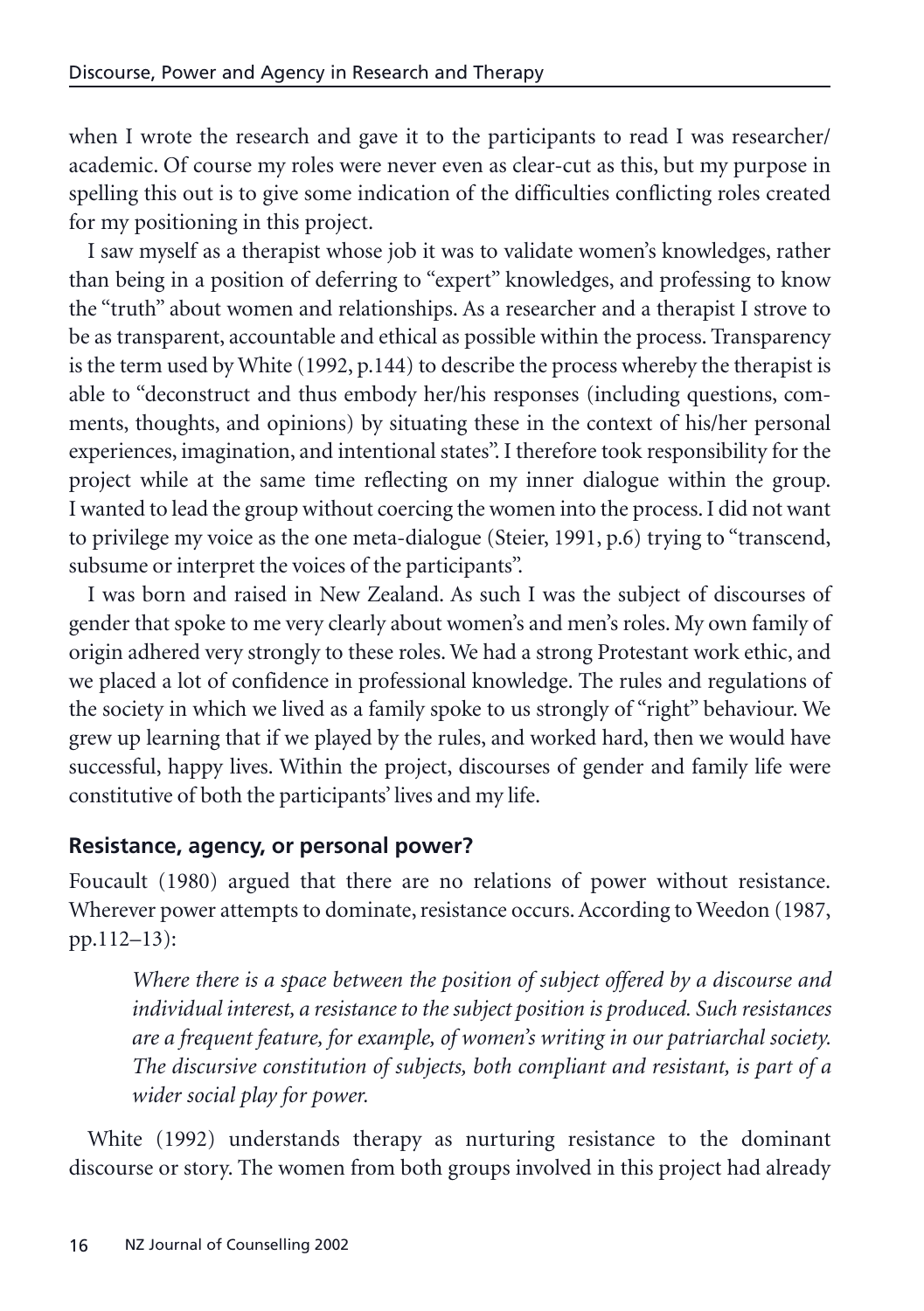shown resistance to their dominant stories; for example, naming the perpetrator as an abuser is a refusal (resistance) to be dominated by self-blame. Coming to a group and speaking out about the abuse is a refusal (resistance) to be dominated by secrecy. In narrative therapy practices, the client's problem is first honoured as a form of resistance to practices of power that are impoverishing their life.

How does the term resistance equate with what actually happened within the group process? Well, when I talked with the women about how they had resisted abusive practices, they actually resisted the discourse of resistance that I was using. For example, Nickki was especially clear that she did not accept the idea of resistance as her way of dealing with the abuse. She said that for her resistance was an active form of behaviour, as in the French Resistance Movement. She said she did not "resist", she "survived":

*I don't see it [dealing with abuse] as resistance I see it as survival. Resistance is something more active. How I dealt with it is survival, survival isn't resistance. Survival is just putting up with it [the abuse]. –* Nickki

I suggest that in saying this Nickki was positioning herself in an agentic way. Davies (1991, p.51) explains:

*Agency is never freedom from discursive constitution of self but the capacity to recognize that constitution and resist, subvert and change the discourses themselves through which one is being constituted. It is the freedom to recognize multiple readings such that no discursive practice, or positioning within it by powerful others, can capture and control one's identity. And agency is never autonomy in the sense of being an individual standing outside social structure and process.*

The term "agency" is often used in narrative therapy practices to explain the position whereby the client can make preferred decisions about their life, or "get back into the driving seat of their life". Dickerson & Zimmerman (1996) suggest agency means that each of us can play a part in choosing which, out of all the multitude of discourses or stories that we are always living within, we will let guide us, and in what contexts, based on a consideration of all our experiences. Freedman & Combs (1996) are interested in constructing an "agentive self" with people. They say they "ask questions with an eye to enhancing those aspects of the emerging story that support 'personal agency' " (p.97). Parry & Doan (1994, p.43) argue that "no one ever fully becomes the author of her/his own story; any such assumption can only lead back into the illusions of control, individual autonomy, isolated selfhood, and single truth. The person goes forth instead to join with others in the universal human action of multiple authorship."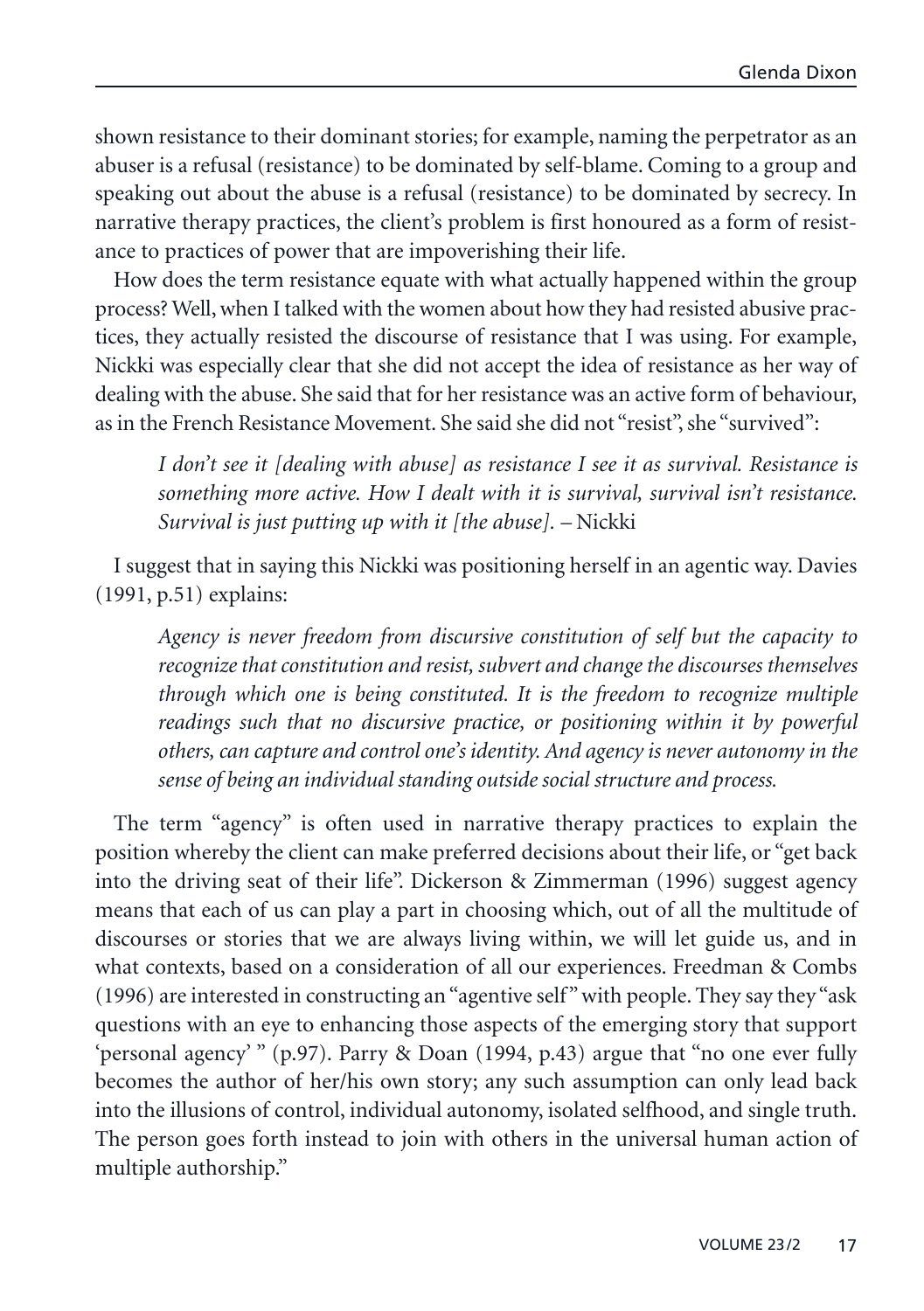Talking about agency in this way brings forth the idea of a "self" that has agency or personal power or can make preferred decisions. Drewery & Winslade (1997, p.42) explain it thus:

*Often, it seems to us, problems are such because we feel unable to move them – we have lost agency in our life. What is happening is that the stories we are telling ourselves about what is happening are disabling. These are stories in which the client is positioned or subjected: he is not the actor but the passive recipient of the given positioning.*

White (1992) also talks about narrative therapeutic practices as assisting clients in establishing a sense of "agency". He suggests (pp.145–46) this sense is derived from:

*the experience of escaping "passengerhood" in life, and from the sense of being able to play an active role in the shaping of one's own life – of possessing the capacity to influence developments in one's life according to one's purposes and to the extent of bringing about preferred outcomes.*

White argues that this sense of personal agency is established through the "development of some awareness of the degree to which certain modes of life and thought shape our existence and through the experience of some choice in relation to the modes of life and thought that we might live by" (1992, p.146). Davies (1991, p.52) says "agency is spoken into existence at any one moment. It is fragmented, transitory, a discursive position that can be occupied within one discourse simultaneously with its non occupation in another." When I use the terms power or personal power, this is what I am referring to, the sense of agency.

### **Repositioning – how the women repositioned themselves**

One of the themes that emerged in both groups was that the women witnessed how they were held back by guilt, shame and self-doubt, but more than that, guilt, shame and self-doubt convinced the women's knowledge/power to hide itself. It can be argued that the strong influence of the gender discourse of femininity, that is, the set of general attitudes, approaches and behaviour that females are encouraged to develop because we are female – sensible, intelligent, interactive, aware and caring – directly contradicts the discourse of personal power. The participants often saw the latter as the idea of "self-promotion" (being selfish). The idea of personal power challenges women to be, as Epston (1997) calls it, a "person for self" rather than a "person for others".

Noddings (1984, p.105) addresses this issue of caring for others. She argues that: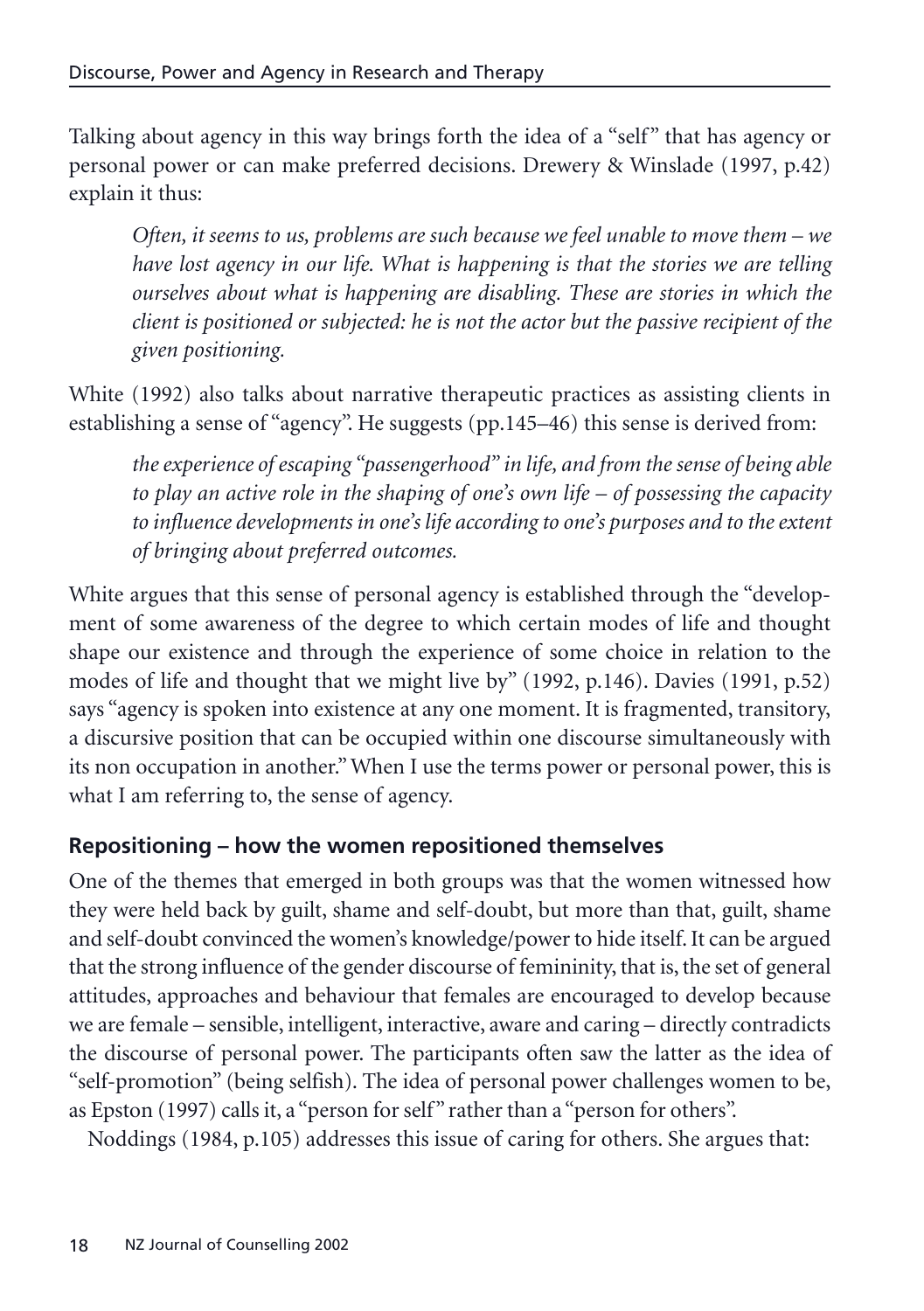*an ethic of caring strives to maintain the caring attitude. That means that the onecaring must be maintained, for she is the immediate source of caring. The onecaring, then, properly pays heed to her own condition. She does not need to hatch out elaborate excuses to give herself rest, or to seek congenial companionship or to find joy in her personal work.*

We therefore have to encourage women to turn to themselves and "nourish from the overflowing cup", rather than minister to others to the point of exhaustion which, I suggest, creates martyrdom. However, sacrifice for others is common within gendered feminine discourse. The participants were often unsure about whether or not they should be spending time on their own pursuits. An interesting way to reframe this is to consider the advice we are given on board an aeroplane. If we have a small child with us and we need to use an oxygen mask, we are told to fit our own mask first and then attend to the child. This is so counter to the dominant discourse of motherhood that it has to be told to us each time we fly! Our automatic response would be to go to the aid of the child before ourselves.

Christine's way of repositioning herself within the gendered feminine discourse was to deconstruct the discourse in such a way that she gave herself permission to be less than perfect. She did this by naming it her "witchy wise woman" side:

*I think my witchy wise woman was suggesting to me that maybe I need to look at the possibility of being less than perfect. And look at the other side of being totally responsible and to relax and have some fun and enjoy a bit more, so it is my witchy side I have to get into. –* Christine

Feelings of guilt and shame are often associated with breaking away from gendered discourse. We all experience shame at different levels and different degrees of intensity, but Bepko & Krestan (1990, p.43) argue that it is the "not fully valid as a human being" feeling that is part of the collective legacy of womanhood. They suggest that often our female shame is hidden to us because we unconsciously assume that a woman has less value than a man, and we rarely stop to think about it. Bepko & Krestan see shame as "falling short, a limitation which results in a feeling of worthlessness, of being no good" (p.43). They argue that most of the cultural messages about the basic inferiority of women are messages that shame women for being women. They say "shame always makes us work harder at being good because the appeal of goodness is that it temporally relieves shame" (p.43).

The shame trap is critical to our understanding of women who seem to "put up with" abuse. The women in these groups showed us that shame and guilt often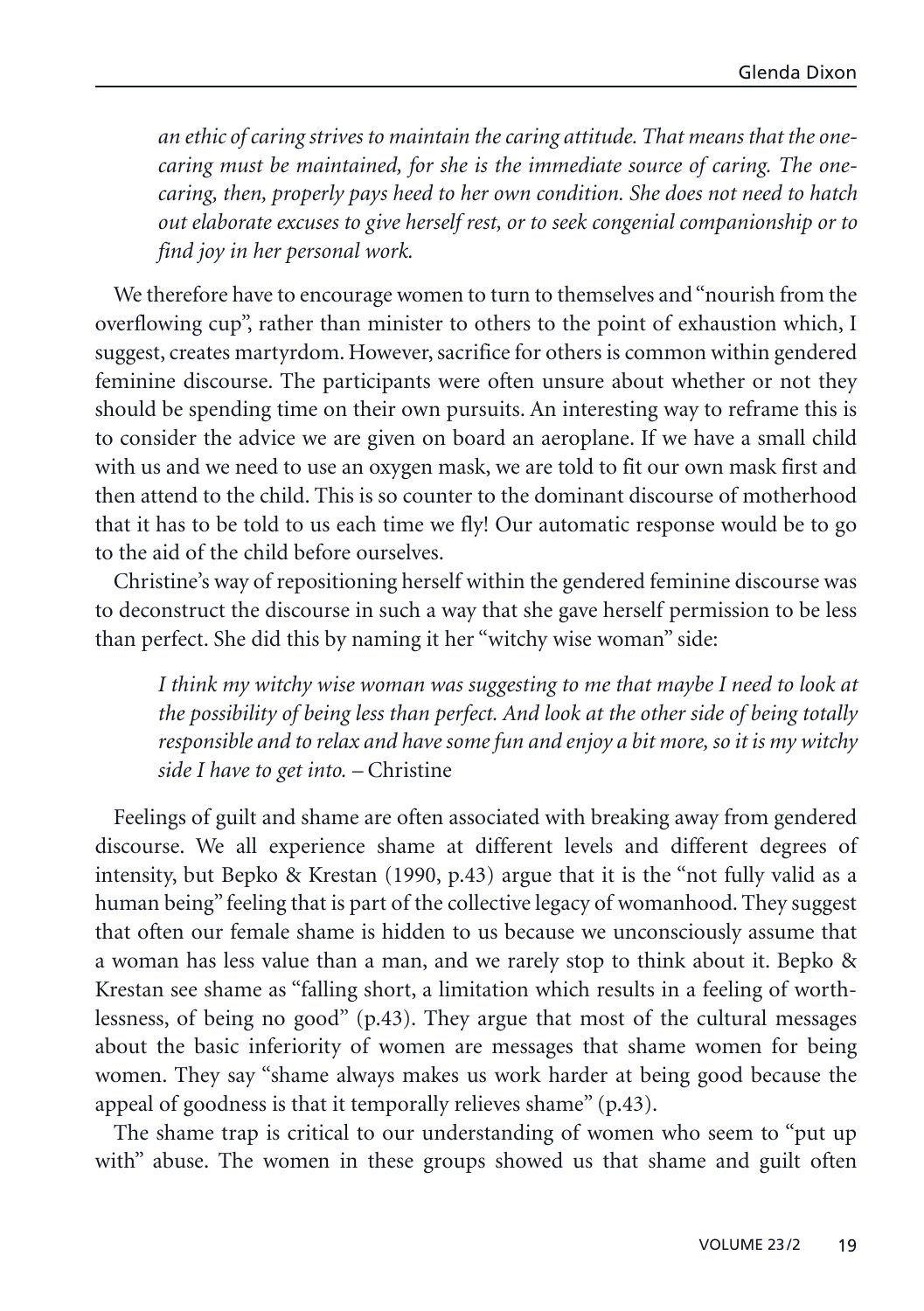convince women to remain silent because speaking out about the abuse evokes more shame. Together we discussed how this demonstrates the way in which women are positioned impossibly by discourses of wifehood and motherhood that tell them that loyalty to their partner and family is all-important (putting the family first) and that children need their fathers (boys need role models), and legal discourse that tells them that violence to wives is a punishable offence (why does she stay?). What is a woman to do in this hopeless position? Whichever decision she makes, guilt and shame will visit her for either putting up with the abuse, or for depriving the children of a "happy family", and we all know the importance of the family as the foundation for civilised society.

As Kline (1993, p.97) notes, "self doubt is the one thing that makes us turn around and march decisively away from our power". She argues that the way for women to regain their personal power is through the process of thinking. Kline argues that the discourse of femininity has convinced women that we cannot think. Thinking is impossible, she says, when self-doubt, shame or blame are present.

# **Power and process**

When I worked within the group process I was aware of and acknowledged the power that came to me as a therapist, an academic and a researcher. So I thought about the productive potential of this power. How could I use this power relation in a way that was beneficial to the participants?

I could use it to ask questions about the counterplots of their stories. I could use it to draw the focus back to these counterplots and build up rich descriptions of them. I did this both in the group sessions and in the group letters. The group letters gave me the chance to use the power of the letter in a productive way. For example, I used the letter to remind Liz of the power of abuse and then reflected on the steps she had taken (using her own words) to reinforce her own agency. Here is an excerpt from that letter:

*Liz talked about how anger got her stuck when it encouraged her to turn anger in on herself. Anger then called on depression and together they talked Liz into believing that she could not cope on her own. Have other group members had similar experiences when they have been completely immobilized by anger and depression? Can you recall how you were able to beat it? Liz, you named the following steps that you took to "beat" depression:*

- *1. You "had lots of help from your mother when she came to stay".*
- *2. You "used some medication" to help balance depression's demands.*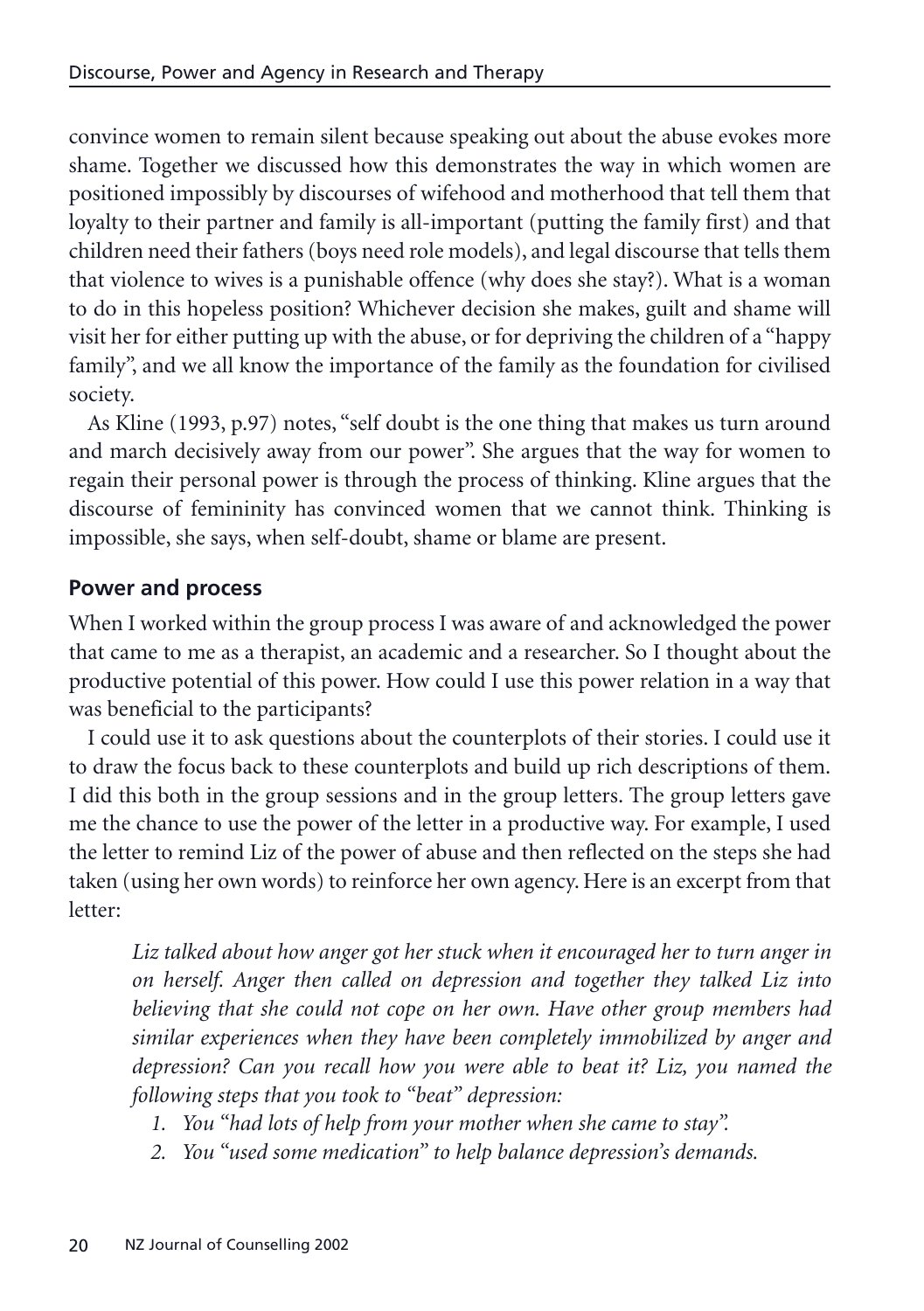- *3. You went to a "psychiatric outpatients group" to talk about the effects of abuse and depression on your life.*
- *4. You "had counselling" to talk about the effects of the problem.*
- *5. You "began to see how abuse was working".*
- *6. You were "so aware of how abuse was trying to trick" you.*
- *7. You "learnt all about feelings" even though fear was working hard to keep you numb.*
- *8. You were "so determined that abuse wasn't going to beat" you.*
- *9. You turned depression into anger and then you fought depression.*
- *10. You "take anger and turn it into energy" you "fight depression by firing yourself up".*
- *11. You employ the "use of a riot shield to deflect abuse away" from you.*

*Liz, you have talked about how wearying it is fighting abuse. How in the past you survived by "keeping a low profile" and "turning a blind eye". I wonder if you could share with us some of your tips for "turning anger into energy" and tell us how you have managed to defy depression. You might like to jot these down in your journal.*

I also used document writing and declarations from time to time in the group process. A declaration was created based on the women's ideas about abuse, and another document called *The Threads of Women* was developed from what were considered to be the strengths the women in the group brought to the community of women. These documents were included in the weekly letters.

Liz really enjoyed reading *The Threads of Women* document, and said she had put it on her bedroom wall. She told us how she was helping and supporting another woman who was in an abusive relationship. She also said, "The other night I couldn't sleep and suddenly everything was so clear so I sat up in bed and wrote in my journal." Liz read to us what she had written. She had written her own declaration!

#### **Liz's declaration**

I declare never again will I tolerate a relationship with a person who thinks they have the right to abuse me, tell me what to do or take over my life. Or one that in any way makes me doubt myself, my abilities, and tries to manipulate and control me. I have the right to form my own ideas and opinions and work things out for myself taking others into consideration. Today I feel I've taken control over myself and am enjoying the journey with its ups and downs.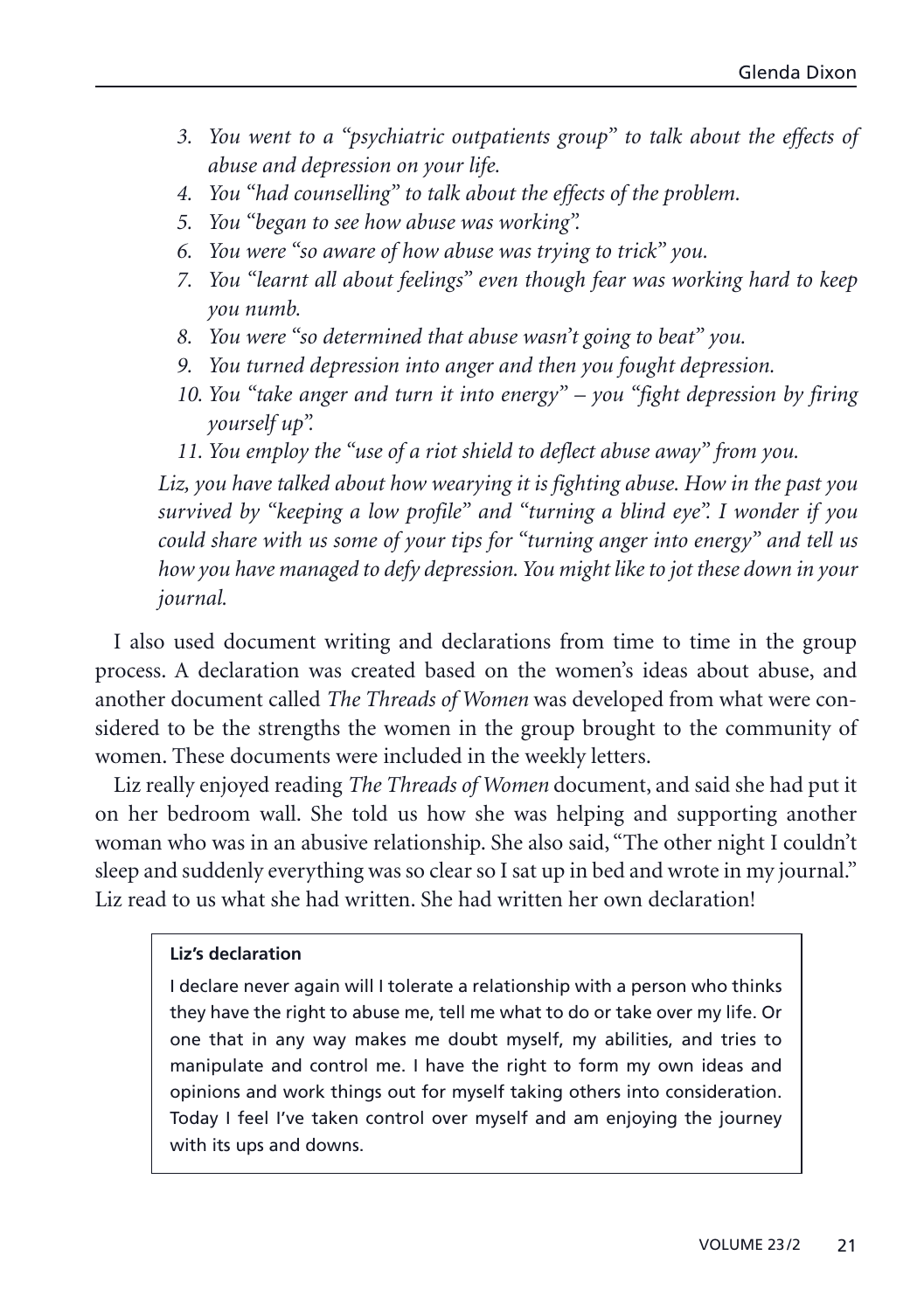I thought this was wonderful. Liz was so proud, confident and excited as she read it. It was a wonderful moment for us all to witness. When I wrote the group letter after the session, I included Liz's declaration in it. I typed it up and put a border around it. Liz was very touched and proud of this, and the other women were pleased to have their own copies.

I suggest that in this way I used the power of the therapeutic relationship to raise the consciousness of the women. It gave them courage to voice their ideas, to speak out, to consider times when guilt or shame had not held them back.

As another way of using this relational power, I asked the women (in the group letter) if they had considered the way they could use their skills as women and mothers to construct a CV. This was something some of the women did, and some chose to share their CVs with the group.

#### **Nickki's CV**

- Sole charge (as a parent) used to making executive decisions.
- Prioritising used to putting important things first.
- Interpersonal skills nurturing self and others, encouraging and building up self-esteems.
- Time management juggling everybody's needs and the household.
- An accepting attitude knowing some difficulties that others face.
- Empathy.
- Reliability, trustworthiness we are there for our kids.

I suggest that this CV of Nickki's is an example of how she had used her personal power to reposition herself as a mother, within a discourse that is usually reserved for male executives. This can be seen as a strategy to undermine the status of the discourse one wants to resist. Foucault calls this kind of knowledge "subjugated knowledge", that is, one accorded lower status than scientific knowledge. As Alldred (1996, p.149) rightly points out:

*a mother can draw on a discourse of experience to support her knowledge in opposition to psychological knowledge. By explicitly claiming that her means of knowing is through experience, there can be an implicit (or explicit) criticism of the psychological discourse – which is constructed by contrast, as abstract and ungrounded in practice.*

The following is an example of the way the power of the group was used. It demonstrates how Scarlett was able to resist a powerful discourse. Scarlett had difficulties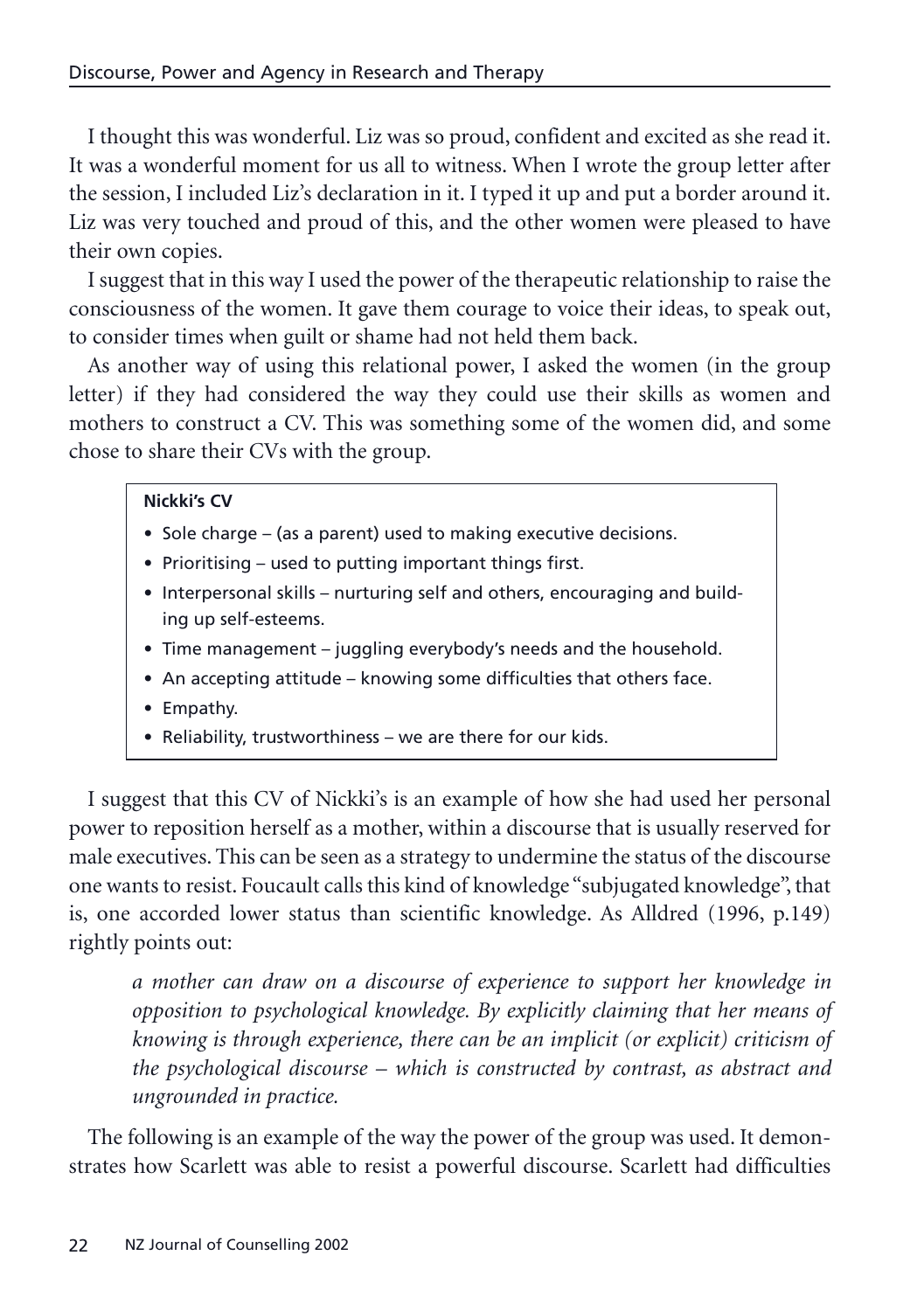with a fundamentalist church where she and her violent partner had sought counselling with the house group leader and his wife:

*We went to counselling one time cos like he [her partner] just really terrified me one night and he knew that I wouldn't go back [into the relationship] with him after what had happened and we went to counselling with two church people and they are so ignorant about this sort of thing [violence]. He [the group leader] had said to Nigel, you probably only hit her once. You'll probably never do it again. And the [group leader's] wife was saying, you've got to learn what to do, to not make Nigel angry. You know you've got to learn. Ian [the group leader] was going, "obviously you're a strong willed person Scarlett you'll just have to learn how to submit," and I'm thinking, oh my fault again. –* Scarlett

The power/knowledge of the discourses of religion were reinforcing the femininity discourses that Scarlett had internalised and was trying so hard to resist. These discourses together began to restrict and control Scarlett, but by talking it through with someone who had questioned and challenged their religious beliefs she was able to come to this conclusion:

*I've always been a believer [in God] but I think I just liked it [church] because I thought, oh Jesus is good and all the rest of it you know. But then they start talking about hell and all that, Satan demons and all that sort of thing and that's when I started having a fear of going to hell. Yeah but it really gets a grip of you. This is awful, but, I saw them [people in the church] as destroying my personality and – God is so totally different to that. And they say Satan came to kill, rob, and destroy and that was what I felt was happening to me in the church. Because God's so different to that you see. So I've still got a very strong belief in him [God]. But I see them [leaders in her church] as being hypocrites and it just doesn't gel and there's just no compassion and love and they're justifying things that shouldn't be justified. If men are abusive and it's not looked at as bad, well it's condoned; do you know what I mean? –* Scarlett

Scarlett was repositioning herself within the discourse of God is love. She was questioning whether or not a loving God would condone violence. She was also beginning to question the status and power of the elders in the church. This was not easy for Scarlett. The cost to her was visits from guilt and fear. They came in all forms, including horrific nightmares. Scarlett spoke at length about these visits in her journal. Resisting a discourse that had given her a sense of security for years was a very big step. Resisting this discourse meant that Scarlett was ostracised from the church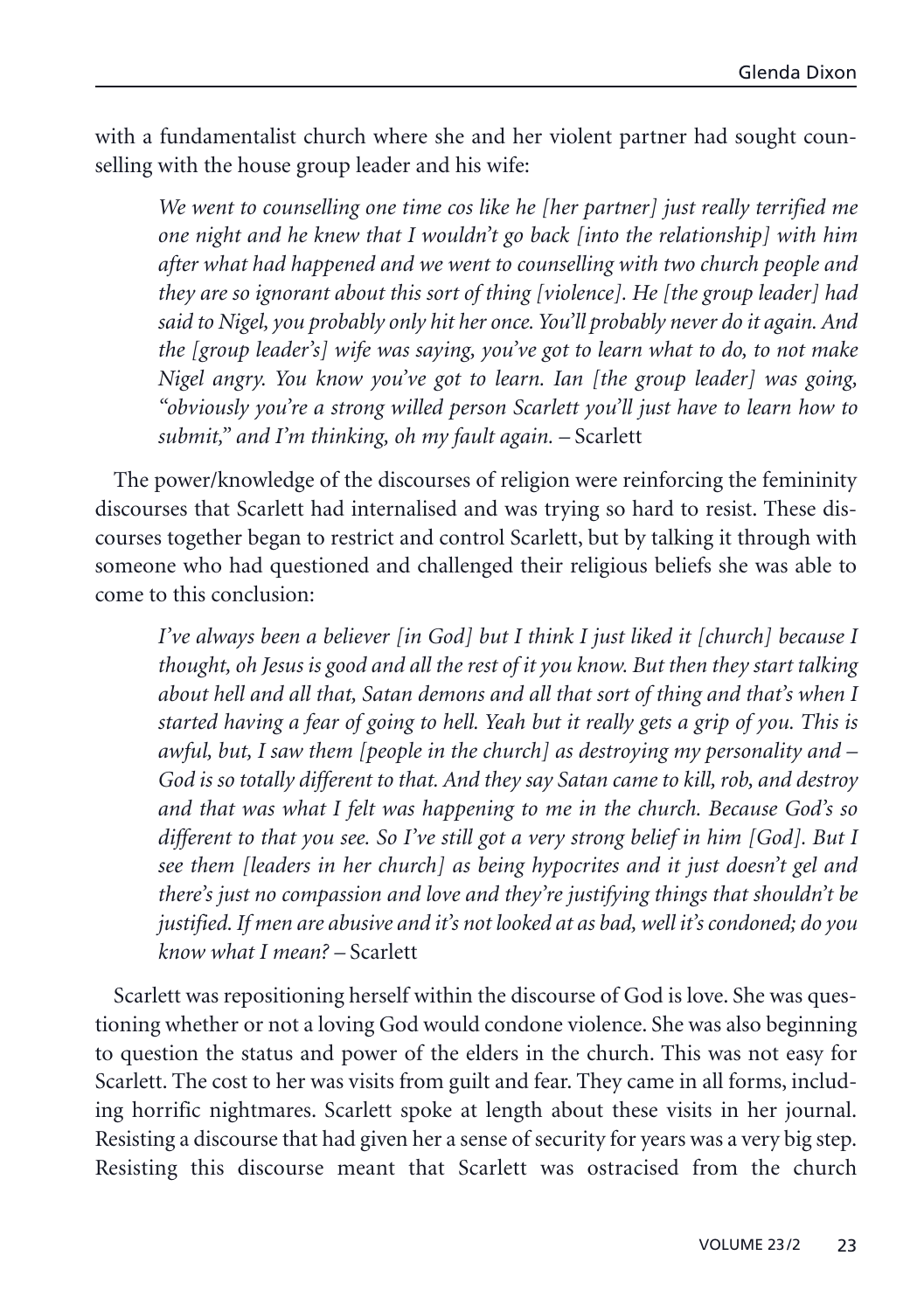community. Christine had experienced similar ostracising, and she was able to talk with Scarlett about this. Their voices added strength to their convictions, and together the rest of the group heard their testimony to the injustices showered upon them from people in positions of power within the church community.

# **A note on my own positioning and sense of agency**

At the beginning of this article I discussed my position in the research. I talked about my resistance to professional discourses and the dilemmas these produced. I now want to explore some tensions that relate to my positioning within academic discourses and how these were resolved.

Further problems arose for me as I began to write up the research. Discourses of academia spoke strongly to me about how the research should be presented. How, I asked myself, was I going to carry my postmodern position through into the writing of an academic thesis when academic discourses are positioned firmly in a modernist world? With modernist writing the writer adopts the posture of knowing authority, thus sustaining hierarchies of privilege. Claims are made to individual authorship, thus sustaining the view of individuals as original sources of thought. In the write-up of the experiences of groups one and two, my preference was to story the process rather than to try to analyse the process theoretically. I suggest that the stories of the process are more convincing than a traditional scientific explanation. White (1998) once said, regarding court work, that stories convince more than a well-rationalised argument. Andersen (1993, p.320) suggests that we need to find a way to write, "so that the reader is touched and moved". As Gergen (1994) points out, Milgram's (1974) research on obedience scarcely tests an hypothesis, however it shocks the reader into consciousness. Andersen (1993) reflected that in the constructivist period of his work he was very concerned about the "what" – definitions of problems, descriptions, understandings and possible solutions. Now in the social constructionist period he says it has become more and more interesting to deal with "how" one reaches definitions and re-definitions.

Gergen (1994) asked how scholarly communities could be opened to permit the voices of the culture to be heard. Burman (1994) noted the feminist struggle within academic institutions. She particularly mentioned a key dilemma facing feminist academics seeking to make women's experiences and issues visible. "How do we communicate in terms that engage with, and intervene in, academic genres without fragmenting, objectifying or disempowering women's experiences?" (Burman, 1994, p.131).

AsI became more confident in my position within the discourses of academia, I began to see that my research is a way of bringing the personal back into the professional.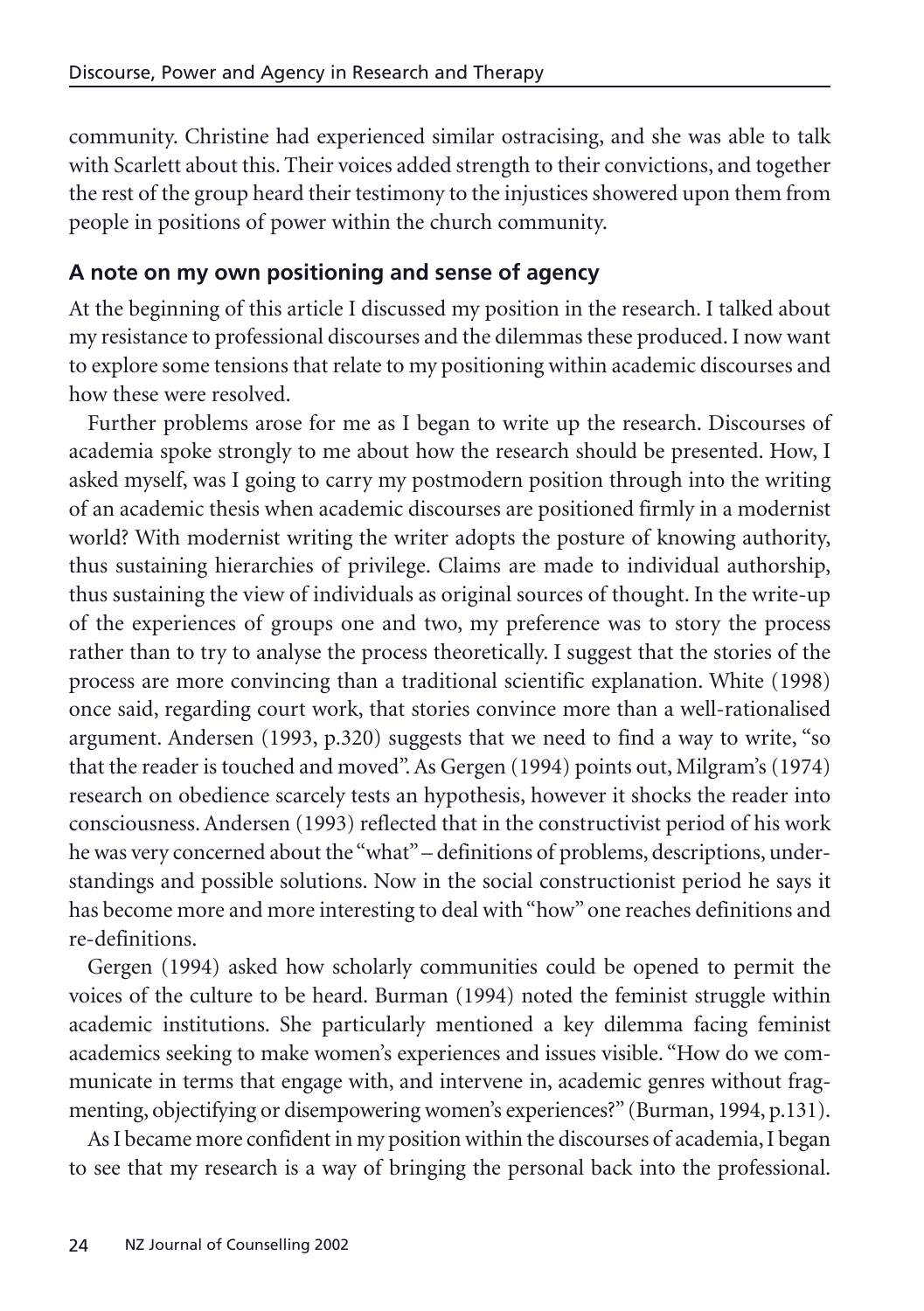Where self-help books are bringing more and more professional language into daily relationships, my research helps to restore the balance by bringing women's voices into scholarly communities.

Gergen (1994, p.55) argues that "theoretical intelligibilities" are the scientists' mode of describing and explaining the world. "Such intelligibilities," he argues, "place labels on human action, furnish causes for people's success and failure and provide rationales for behaviour." To the extent that any reality becomes objectified or taken for granted, relationships are frozen, options sealed off and voices unheard. Academic discourses are heavily influenced by scientific discourses. I did not want the scientific discourse about the theory to be privileged. The power of the scientific discourse is that it privileges itself as scientific while the stories with less theoretical explanation become lower class. In the case of this research there was a danger that the women's voices would be pushed to the margins.

I took heart from Gergen (1994, p.61):

*The invitation to transform extends then to the form of scholarly expression. As the human sciences experiment with modes of expression so do they transform the conception of the scholar, the academy, the nature of education and ultimately the potential for human relationship.*

As with therapy from a social construction/poststructuralist perspective, the therapy I was creating does not follow pre-determined maps or formats. Rather, maps and formats are created collaboratively and are unique and specific to the client and the therapist at the time. I began to feel more confident about positioning myself slightly differently within academic discourses. As I understood more and more how I positioned myself within a social construction discourse, my courage increased, and with the support of my supervisors I knew that I could push the boundaries of academia with good reason.

The same confidence was present in the group sessions. I had become comfortable with my role of sitting back and listening. I was comfortable knowing that I did not have to be wrestling with my inner dialogue about what (therapeutic) questions I should be asking. Rather, I could devote my attention to seeing, hearing and affirming (Andersen, 1993). This was possible because I was able to watch the video of the session and then think, in my own time and space, about the questions I would need to ask. These questions then became the basis of the group letter. I was developing a therapy practice that was suitable to me, while at the same time creating some very useful outcomes for the participants. I was experiencing a sense of agency about my work, and about its place within professional and academic discourses.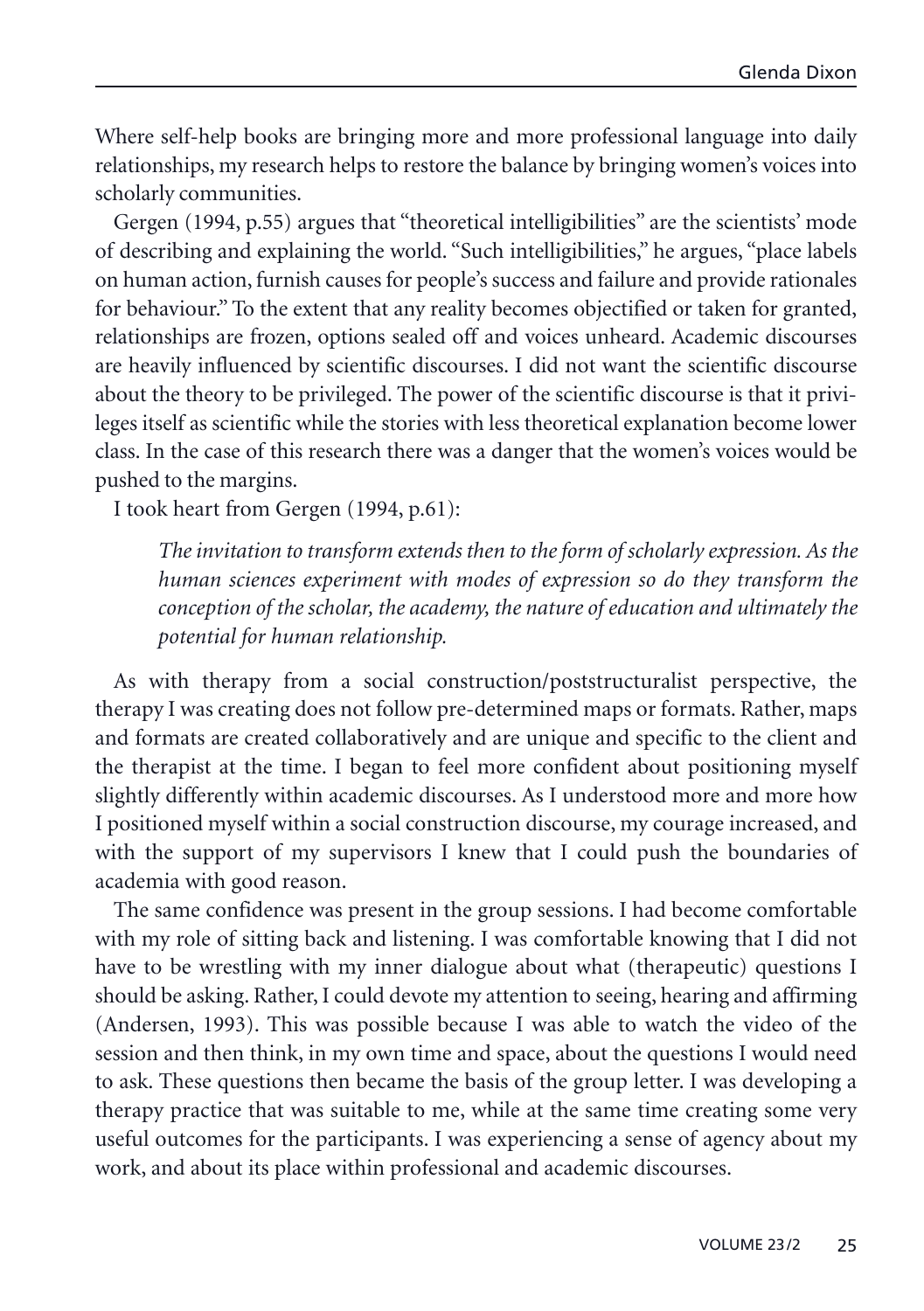# **The positive use of the power of academic discourse**

Some may ask why I used a project such as this in an academic arena? What benefits could this arena have for the participants? The following explanation may show the way I attempted to use the productive potential of the power of academic discourse and academia.

As part of the research/therapy process I gave participants a draft copy of the thesis and asked them if they would like to comment on it and make any changes. When Christine returned her copy, this is what she said:

*Reading about my story in the research and taking part in the research is something I'm doing for me that I haven't been able to do since the violent marriage ended. It has mirrored the violence and abuse back to me. As difficult as those times have been, they have been my life. Taking part in this research has been a way for me to own that part of my life. No one from the wider community reflected* back to me how terrible it was at the time. It's like it hasn't been my story up till *now. I'm having to own it whereas before I blocked it out. I think it's good that I'm owning it now. I am becoming visible through owning that part of my story.*

*I think I have got to the stage where I think I can forgive him [her ex-husband]. This is a stage of ending for me. This reading of this thesis has come at the stage where I am tying up the ends.*

Christine's copy of the chapters I had given her to read came back heavily marked. Christine had interacted very much with the text, writing comments in the margin and underlining passages that had meaning for her. Alongside Nickki's comments about survival and resistance in Chapter Seven, Christine wrote, "I always imagined if there was to be a war, I would be in the resistance movement." She agreed strongly with the passages about shame, saying that shame still tried to silence her about her past.

During a conversation with Christine I had mentioned that because we have been involved with abuse we sometimes become immune to it. As an illustration of what I had rather clumsily tried to say, I mentioned Keith's (Professor Keith Ballard, my academic supervisor) reaction to Christine's story as he read it. He had reported to me that the graphic account of her beating would stay with him forever.

Some days after our conversation, Christine telephoned me to say she had been concerned that she could not remember what Keith looked like, from the videotape in which the supervisors introduced themselves. She said she had been feeling very small and frightened at the thought that a man out there knew so much about her, and she could not put a face to the name. She said she felt that "he knew a whole lot more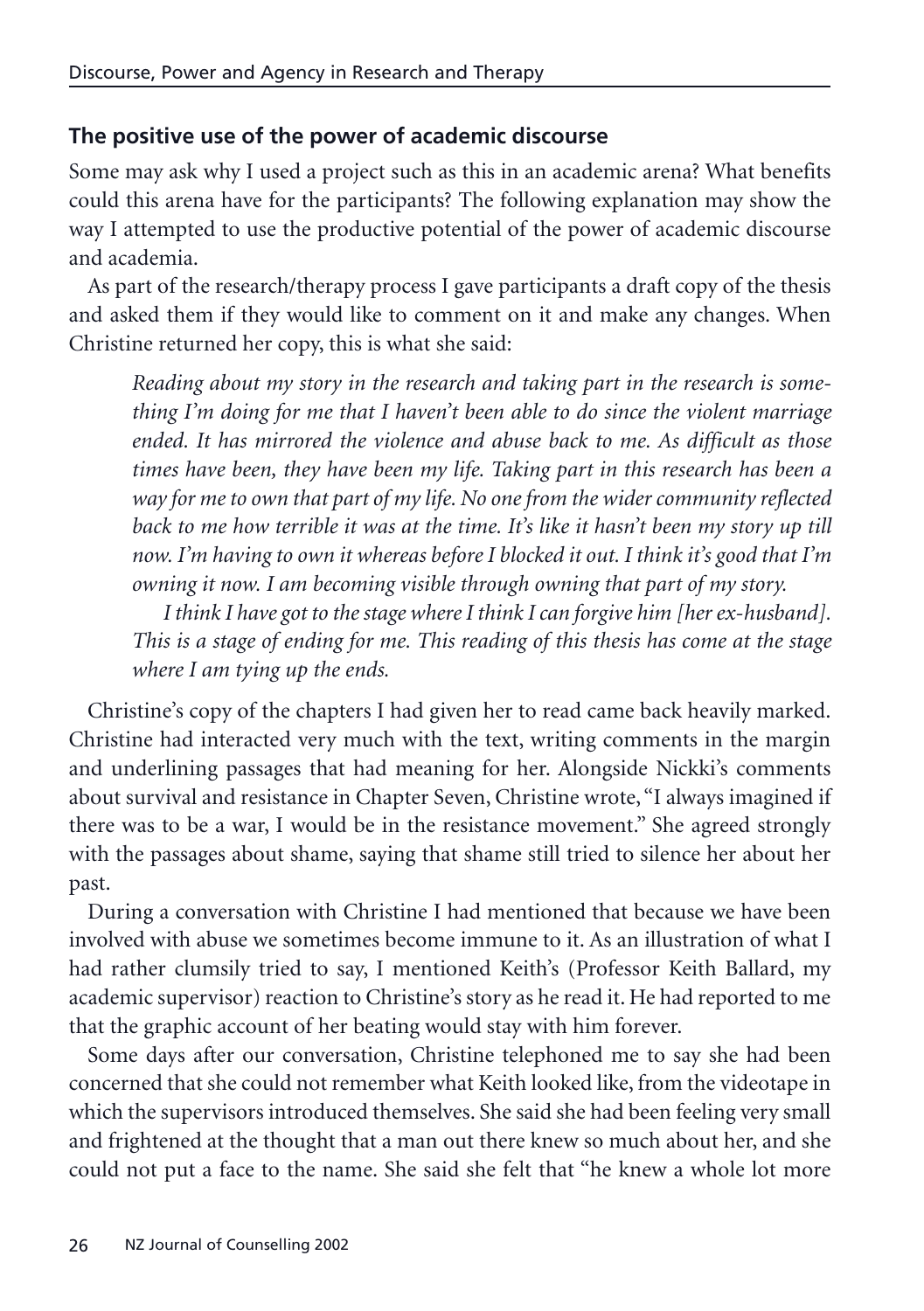about me than I knew about him". Christine wondered if it might be possible for her to meet Keith.

I asked Keith whether or not he would meet Christine. He was happy to do so, and so we arranged to meet and have coffee. This was an important meeting for Christine. She was able to put a face to the name, and both were able to have a very enjoyable conversation about various things, one of these being a novel that they had both just read. Fear had convinced Christine to be frightened at this meeting. Christine faced fear full on, and when she met Keith it was a way of defying the voice of fear yet again. She mentioned again that shame's voice was whispering loudly in her ear as she prepared to meet Keith. Christine refused yet again to be silenced by shame.

I suggest that this meeting was very important for Christine because of the positive use of the power of the academic discourse. Christine had positioned herself in an agentic way by speaking up to the discourse, by agreeing with it in some places, and by resisting it in others. I suggest that this was yet another example of the productive potential of power, of using power relations in a positive way, that was a theme of this research and therapy.

#### **References**

- Alldred, P. (1996). Whose expertize? Conceptualizing resistance to advice about childrearing. In E. Burman, G. Aitken, P. Alldred, R. Allwood, T. Billington, B. Goldberg, A. J. Gordo Lopez, C. Heenan, D. Marks & S. Warner., *Psychology discourse practice: From regulation to resistance.* London: Taylor & Francis.
- Andersen, T. (1993). See and hear, and be seen and heard. In S. Friedman (Ed.), *The new language of change: Constructive collaboration in psychotherapy.* New York: Guilford Press.
- Bepko, C. & Krestan, J. (1990). *Too good for her own good.* New York: Harper Perennial.
- Burman, E. (1994). Feminist research. In P. Banister, E. Burman, I. Parker, M. Taylor & C. Tindall, *Qualitative methods in psychology: A research guide.* Buckingham: Open University Press.
- Davies, B. (1991). *The concept of agency: A feminist poststructuralist analysis.* Postmodern Critical Theorising, 30: 42–53.
- Dickerson, V. & Zimmerman, J. (1996). *Myths, misconceptions, and a word or two about politics.* Journal of Systemic Therapies, 15 (1) (Spring): 79–88.
- Drewery, W. & Winslade, J. (1997). The theoretical story of narrative therapy. In G. Monk, J. Winslade, K. Crocket & D. Epston (Eds), *Narrative therapy in practice: The archaeology of hope.* San Francisco: Jossey-Bass.
- Epston, D. (1997). *Workshop using video tapes.* Workshop presented at the Narrative Therapy Workshop (December), Dunedin, New Zealand.